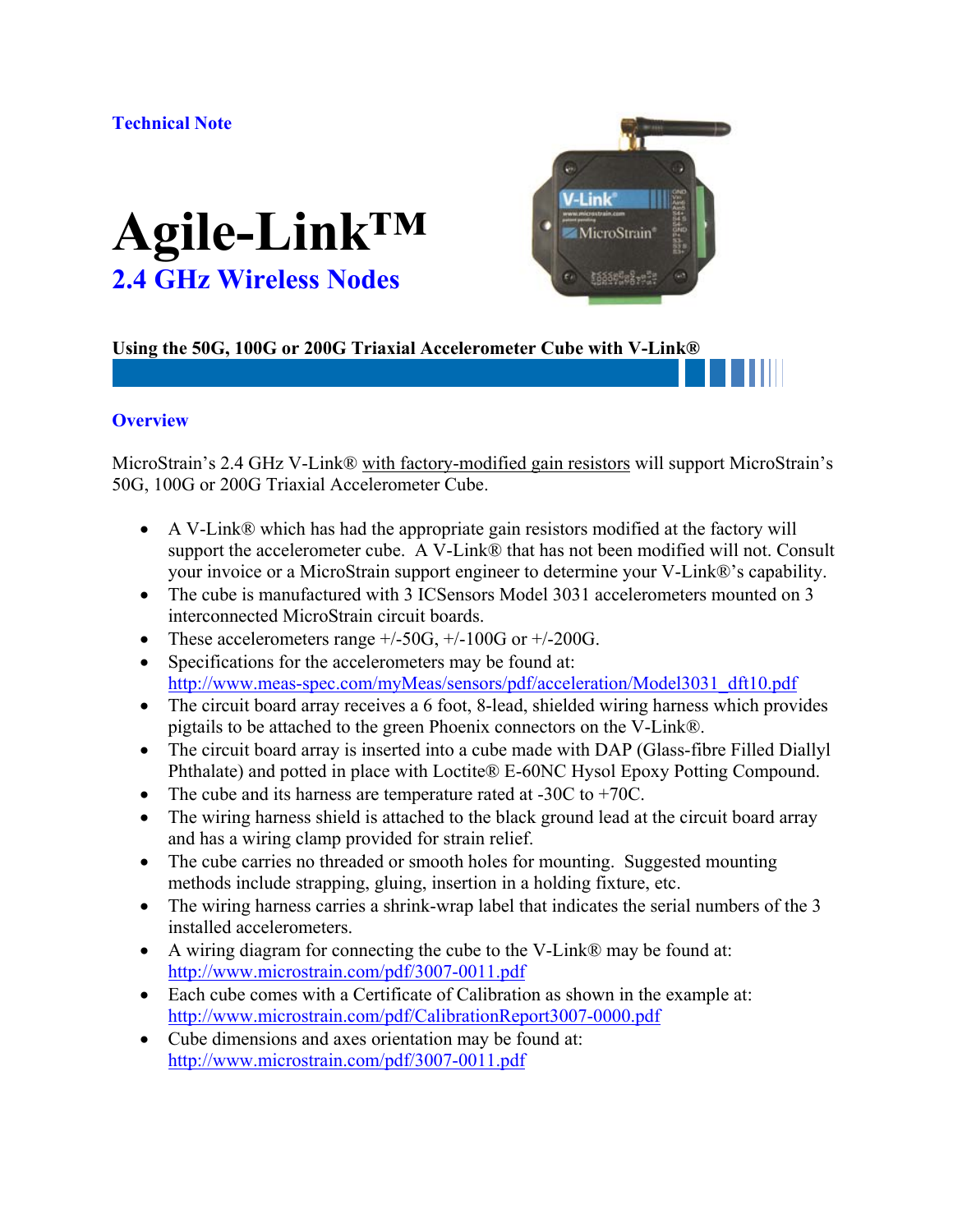MicroStrain® Micro Sensors. Big Ideas.™ **www.microstrain.com**

# **Using the 50G, 100G or 200G Triaxial Accelerometer Cube with V-Link®**

# **Operation**

- For purposes of this technical note, we will assume that the cube is wired to the V-Link® so that Channel 1 is the X-Axis, Channel 2 is the Y-Axis and Channel 3 is the Z-Axis.
- Establish communication between the V-Link® and MicroStrain's Agile-Link™ software.
- Navigate to the Channel tab on the Node Configuration window.
- Enter and apply the appropriate Hardware Gain for each of the 3 accelerometer channels. The gain value can be found on the Certificate of Calibration in the cell entitled 'Channel Gain  $=$   $\dot{\phantom{1}}$ .
- Mid-scale Balance each channel.
- Navigate to the Custom Formula Plugin screen.
- Enter and apply the Converted X-Axis Calibration that you find on your cube's Certificate of Calibration into the Channel 1 Gain. Enter and apply a Channel 1 Offset of  $0$  (zero).
- Enter and apply the Converted Y-Axis Calibration that you find on your cube's Certificate of Calibration into the Channel 2 Gain. Enter and apply a Channel 2 Offset of  $0$  (zero).
- Enter and apply the Converted Z-Axis Calibration that you find on your cube's Certificate of Calibration into the Channel 3 Gain. Enter and apply a Channel 3 Offset of  $0$  (zero).
- Look at the cube drawing at: http://www.microstrain.com/pdf/3007-0011.pdf
- Place the cube flat on your desktop with the wire harness pointed up as shown in the drawing.
- Stream the V-Link® with the 3 channels active and the cube **stationary**.
- If the G's seem wrong to you, that's because they are. We now need to correct the Offset.
- Stream the node.
- Save the stream to file.
- Open up the file and view the data.
- This data is in G's.
- Calculate the Average Value of each channel's stream.



MicroStrain, Inc. 310 Hurricane Lane, Unit 4 ph: 800-449-3878 Williston, VT 05495 USA fax: 802-863-4093<br>www.microstrain.com support@microstrain.com

Copyright  $©$  2007 MicroStrain, Inc.